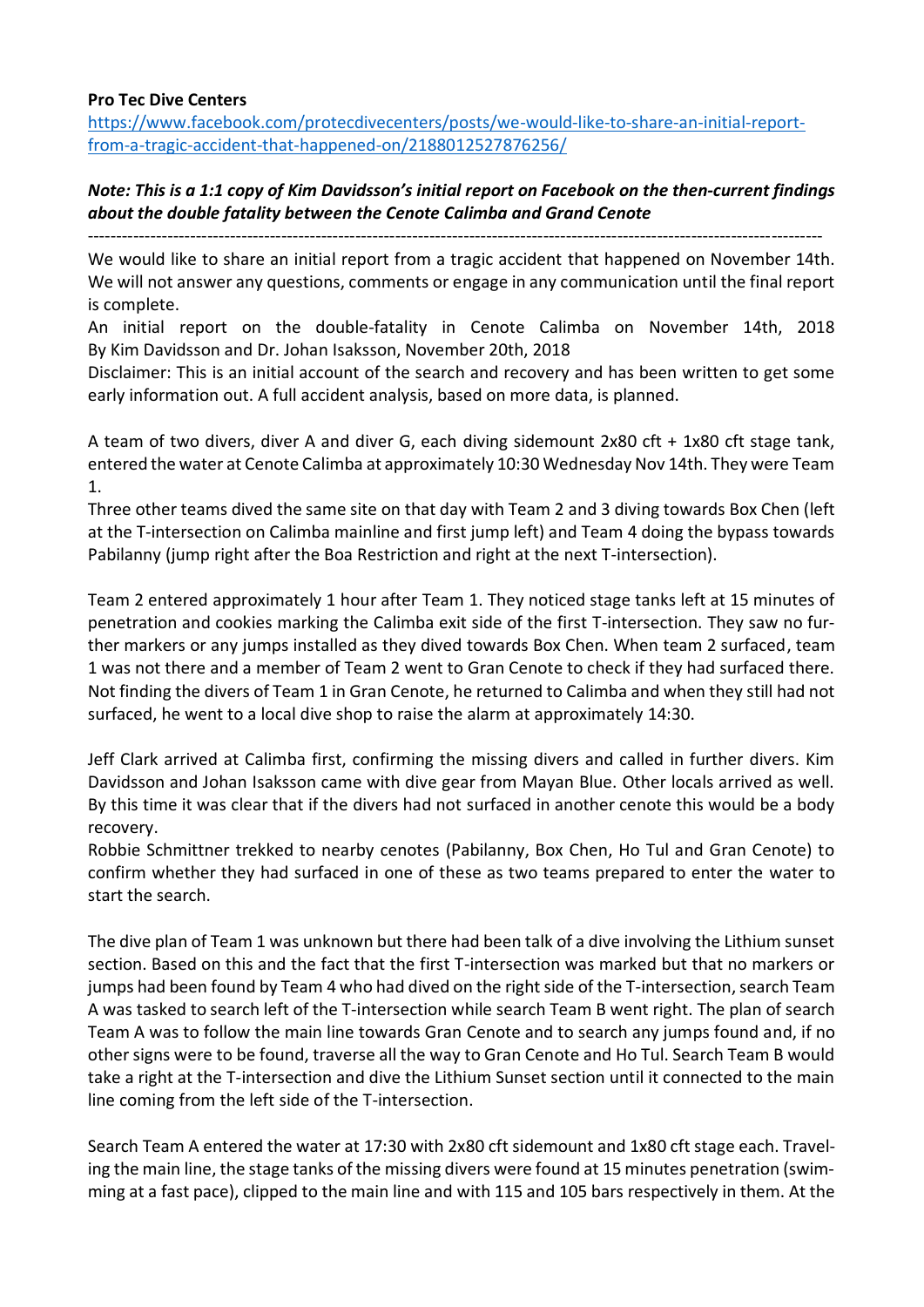T-intersection, the cookie of one of the missing divers (Diver A) was left, marking the exit side towards Calimba. Taking left at the T-intersection and proceeding on the main line, no markers or installed jumps were seen passing the circuit to Much´s maze or the jump to Lithium sunset. Two cookies from diver G were found on the floor, in the silt, next to the line, just past the jump towards Lithium sunset. Further ahead and a few meters off the line, a light was found on the cave floor (a handheld primary light carried by diver G).

Upon reaching the jump at Paso de Lagarto, at approximately 50 minutes dive time, diver G was encountered dead. He was found about halfway between the Calimba and the Gran Cenote main lines, heading towards the Grand Cenote mainline. There was no jump installed to connect the two main lines.

After connecting the jump search Team A proceeded towards cenote Ho Tul (following the double arrow marking toward the closest exit) where diver A was found dead on the floor at approximately 55 minutes dive time, just past the end of the line at the gap between the Gran Cenote mainline and the Cuzan Nah section.

Having confirmed the deaths and locations of the missing divers, search Team A exited towards Calimba to inform the waiting authorities and to plan for the body recoveries. Total dive time for the search team A was 2 hours.

Body recovery was scheduled for the next morning. Local authorities arranged access from cenote Ho Tul and a team of three divers entered the water for documentation and recovery. Recovery was successful with a total dive time of less than an hour.

### **Timeline**

10:35 Team 1 start their dive

*Between – filming and dropping stage tank*

11:15 Team 1 passes the T-intersection at Calimba

*Between – travel time and the assumed installation of the jump to Much´s maze*

~11:40 Team 1 jumps from the line in Much´s maze back to mainline, turning left at the main line.

*Between – dive is turned*

- 11:55 Team takes in the jump from the main line to Much´s maze
- 12:10 Team is inside Much´s maze without obvious signs of distress. After the likely jump from the mainline to Much´s maze was taken in. At some point after this, *Team 1 turn towards Gran Cenote/Ho Tul instead of going for their stage tanks and the Calimba exit.*

### **Discussion**

*Disclaimer: Below is a mixture of facts and educated guesses. Take it for what it´s worth:*

Both divers have been reported as having full cave certifications and having visited the area before. They are also said to have dived Calimba before. Experience level is unknown to us.

Stage tanks were left at half pressure + a marginal reserve but at a very short penetration distance (~15 minutes). Travel time to the first T-intersection was significantly longer than needed, 40 minutes instead of 20-25 minutes, and it is likely that time was spent filming. Assuming 30-35 minutes until stage drop would mean that gas consumption, in that case, would be about normal and allow for the dive above with an expected runtime of 150 minutes at 10 meters average depth.

The T-intersection was correctly marked and at least one jump was installed according to normal procedures. Our conclusion is that all jumps and navigational decisions were likely correctly installed. The assumed jump into Much's maze is logical because there is confirmation of the jump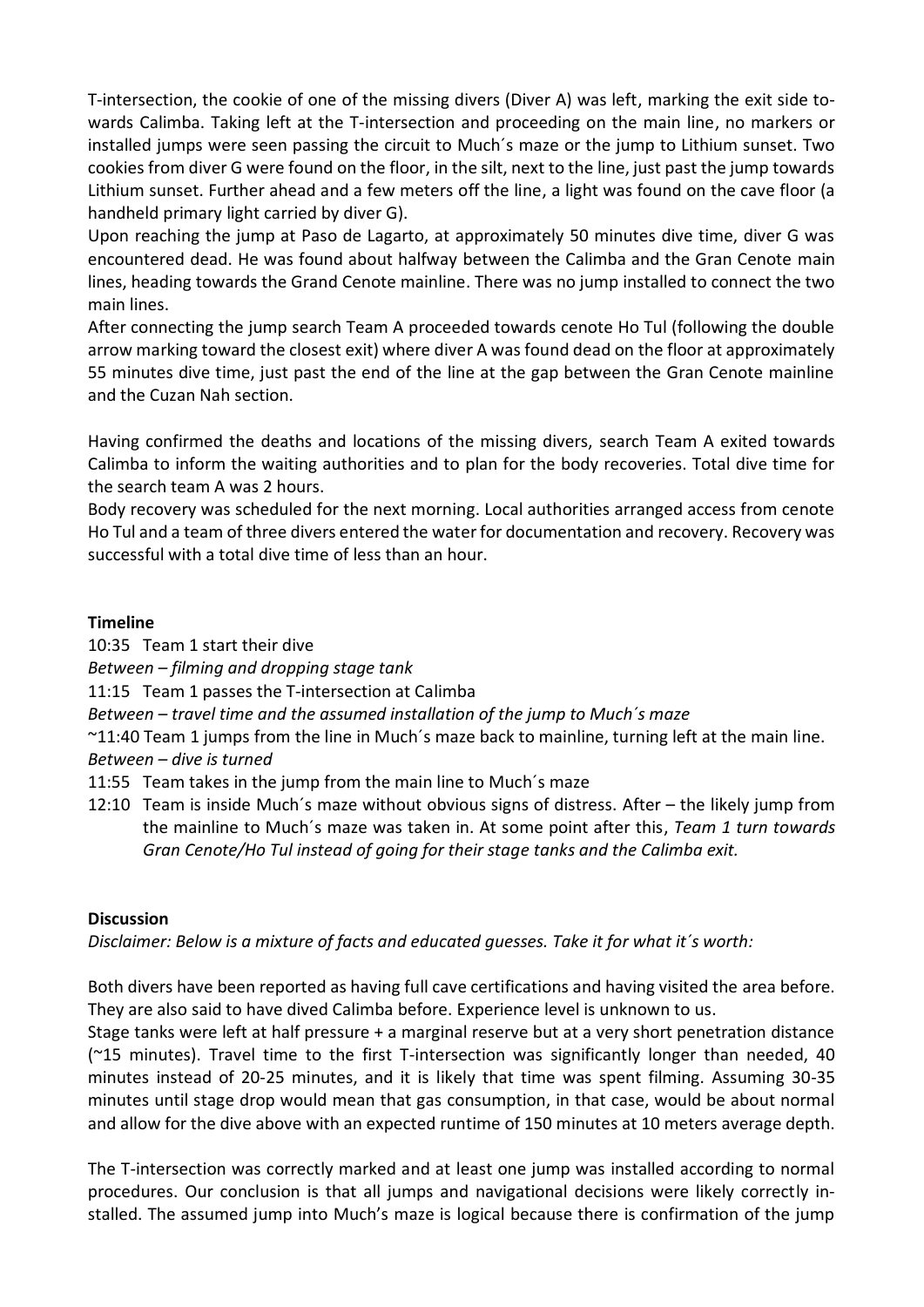from Much's maze and back to the mainline as well as taking that jump back in. The lack of jumps found during the search implies that both jumps were taken in before problems occurred.

The main question is why and at what point Team 1 headed away from their planned exit (Cenote Calimba). The available options are planned decision and navigational error.

The only unconfirmed point in the dive where there is a reasonable chance to commit a navigational error is when taking the jump from Much´s maze to the main line back in. The arrows will at this point be pointing toward the nearest exit, in this case, Gran Cenote/Cenote Ho Tul. Taking the wrong turn at this point would take you to the end of the Calimba line, the place where Diver G died, in about twenty minutes with gas to spare assuming standard gas planning procedures. If there was a navigational error involved Team 1 would have realized this as they reached the end of the Calimba main line at Paso de Lagarto and it is unlikely that they at that point would be out of gas. Signs of distress can be found even earlier on the main line with the left primary light and navigational markers. If a navigational error was involved something further must have happened after they realized their mistake.

The other option is that navigation was done correctly but that gas reserves made them decide to go for the nearest exit instead of back towards their stage tanks. There is moderate flow during parts of the dive and the exit will take longer than the entry. At a point where gas reserves were getting low and the distance to stage tanks at half pressure is unknown going for the closer exit might be reasonable. In Diver G's wetnotes is a written text saying "*Was mit den Stages*?" which I would roughly translate to *"What about the stages?"*. Although this could, of course, have been written during an entirely different dive it could also point towards the planned decision option.

#### **Conclusion**

There is a map of the system at the Cenote showing routes and alternative exits. The previous accident and analysis is well known and is frequently used as an example during training, especially for someone trained in Mexico.

There are markers in the system indicating the Gran Cenote exit. Our opinion is that the divers knew of these exit options.

We think that they made the correct navigational decisions but underestimated the time necessary to return, using too much of their reserves and due to not knowing the distance left to reach their stages decided to head towards the nearest exit, traveling with the flow and through bigger cave passage.

They very nearly made it with diver G drowning less than 100 meters from Cenote Ho Tul and Diver A drowning in the cenote, less than twenty meters from the surface.

Given the timeline, *it is reasonable to assume that the dive was done to thirds rather than the fourths that are suggested when diving stages to halves + reserve* but at the point where the stages were left they would have provided plenty of gas for the exit.

Hopefully, the authorities will allow the release of the dive computers and with permission from the families, the dive logs and dive profile can be used to better pinpoint their movements and decisions as that area of the cave has detailed survey. This would greatly improve the final report and accident analysis.